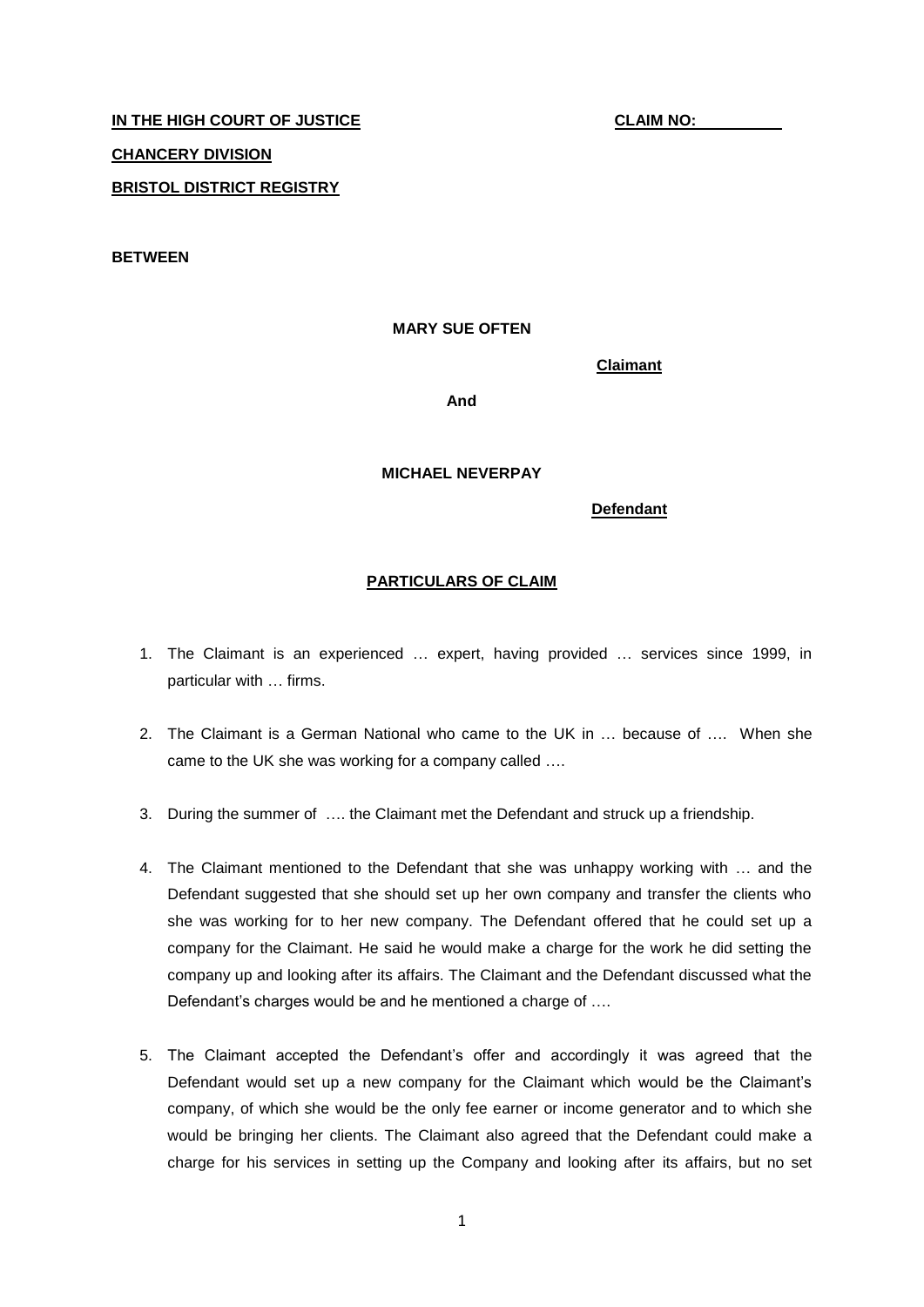amount was agreed. The Claimant agrees the Defendant is entitled to be paid a reasonable charge for his services.

- 6. It was expressly agreed by the parties that:
	- (1) The Company was to be the Claimant's company;
	- (2) In the first instance the Defendant would be the sole director but that the Claimant could become or appoint a director whenever she wished;
- 7. Further, by reason of the matters aforesaid, it was understood between the parties that the beneficial ownership of the Company was to always vest in the Claimant. Accordingly, the same was an express or in the alternative an implied term of the agreement and it was a further implied term that the Defendant would not do anything adverse to that interest.
- 8. Pursuant to the agreement:
	- (1) The Defendant acquired the company …; and
	- (2) The Defendant was appointed director of the Company on ….
- 9. The Defendant subscribed for and was allotted the share capital of the Company.
- 10. Further, pursuant to the agreement in reliance thereon and to the Claimant's detriment:
	- (1) The Claimant commenced working for the Company and provided her skills and experience as … consultant. She was employed by the Company from ….
	- (2) The Claimant transferred her existing business connections to the Company by arranging that clients of hers became clients of the Company and further that she served her clients through and as employee of the Company;
	- (3) The Claimant agreed that the Company could invoice such clients for services which had been/were being provided by her and made arrangements that such clients as had monies outstanding for services provided by her paid the Company;
	- (4) The Claimant was remunerated by the Company for a sum considerably below that which represented the value of her services or for which she could have charged. The Claimant was paid £…. per month before deductions, together with an agreement that she be reimbursed for expenses.
- 11. By reason of the matters aforesaid the Defendant held and holds the shares in the Company upon constructive trust or in the alternative resulting trust for the Claimant. Further or in the alternative the Defendant is estopped from denying that the Claimant is the beneficial owner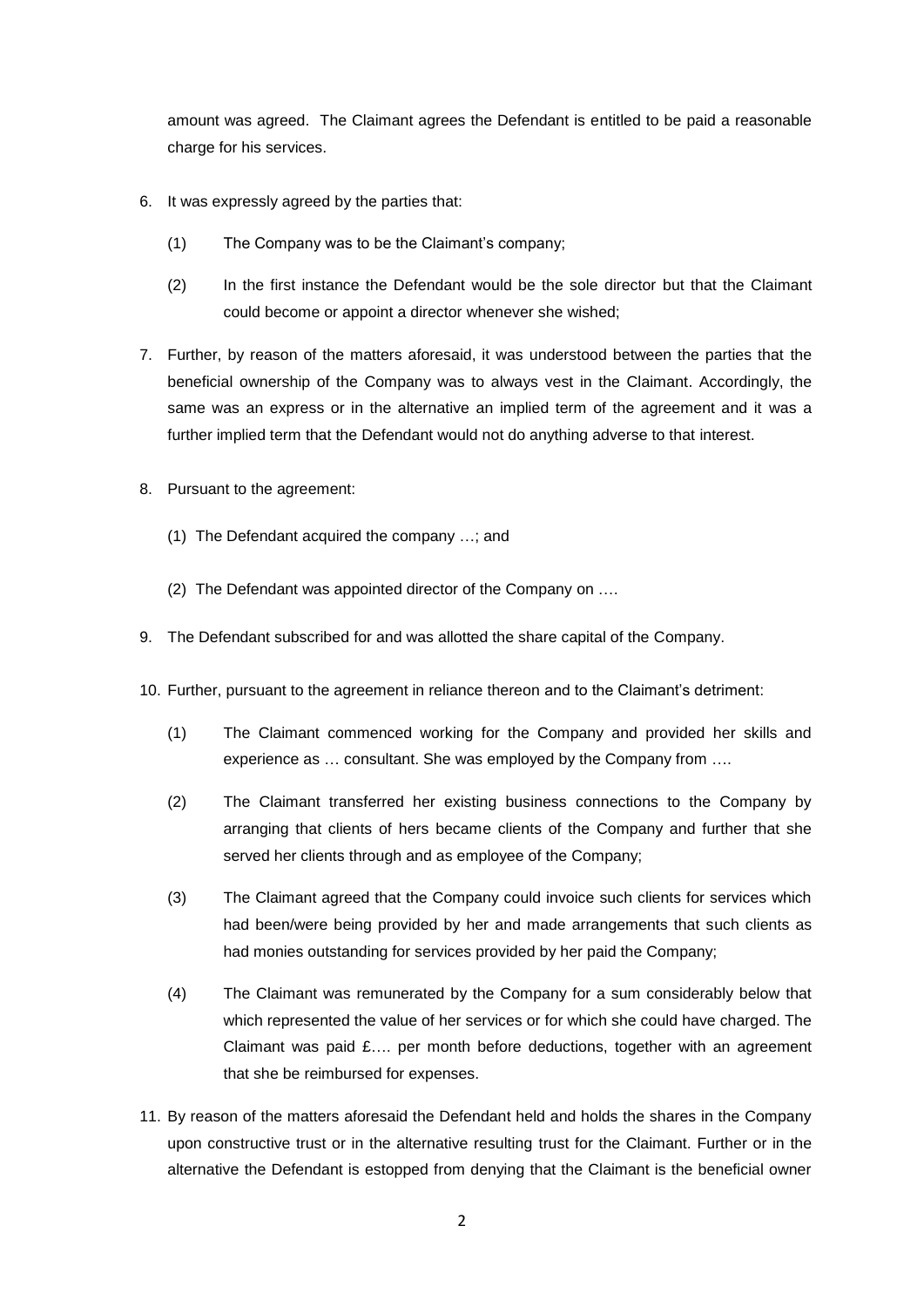of the shares and that he holds them for her benefit. In the alternative, in causing the shares to be allotted to himself the Defendant acted in breach of the aforesaid agreement.

- 12. The Defendant has acted in breach of trust and/or the aforesaid agreement: [weitere Ausführungen]
- 13. By reason of the matters set out in paragraph 14 the Claimant has suffered loss and damage. The best particulars the Claimant is presently able to give is the potential loss of business caused by the matters set out in paragraph 14(3) and (4).
- 14. The Claimant claims interest pursuant to section 35A of the Senior Court Act 1981 on such sum as may be found due to her at such rate as the Court thinks fit.

### **AND THE CLAIMANT CLAIMS**

- 1. A declaration that the Defendant holds the shares in company number 12345 "Make Very Much Money Limited" upon trust absolutely for the Claimant;
- 2. An order that the Defendant do transfer the shares in the said company to the Claimant;
- 3. Damages for breach of trust and/or contract;
- 4. Costs;
- 5. The aforesaid interest.
- 6. Further or other relief.

Lucky Luke (Barrister)

#### **STATEMENT OF TRUTH**

I believe the facts in this Particulars of Claim are true.

**Signed** 

Name Mary Sue OFTEN

Date